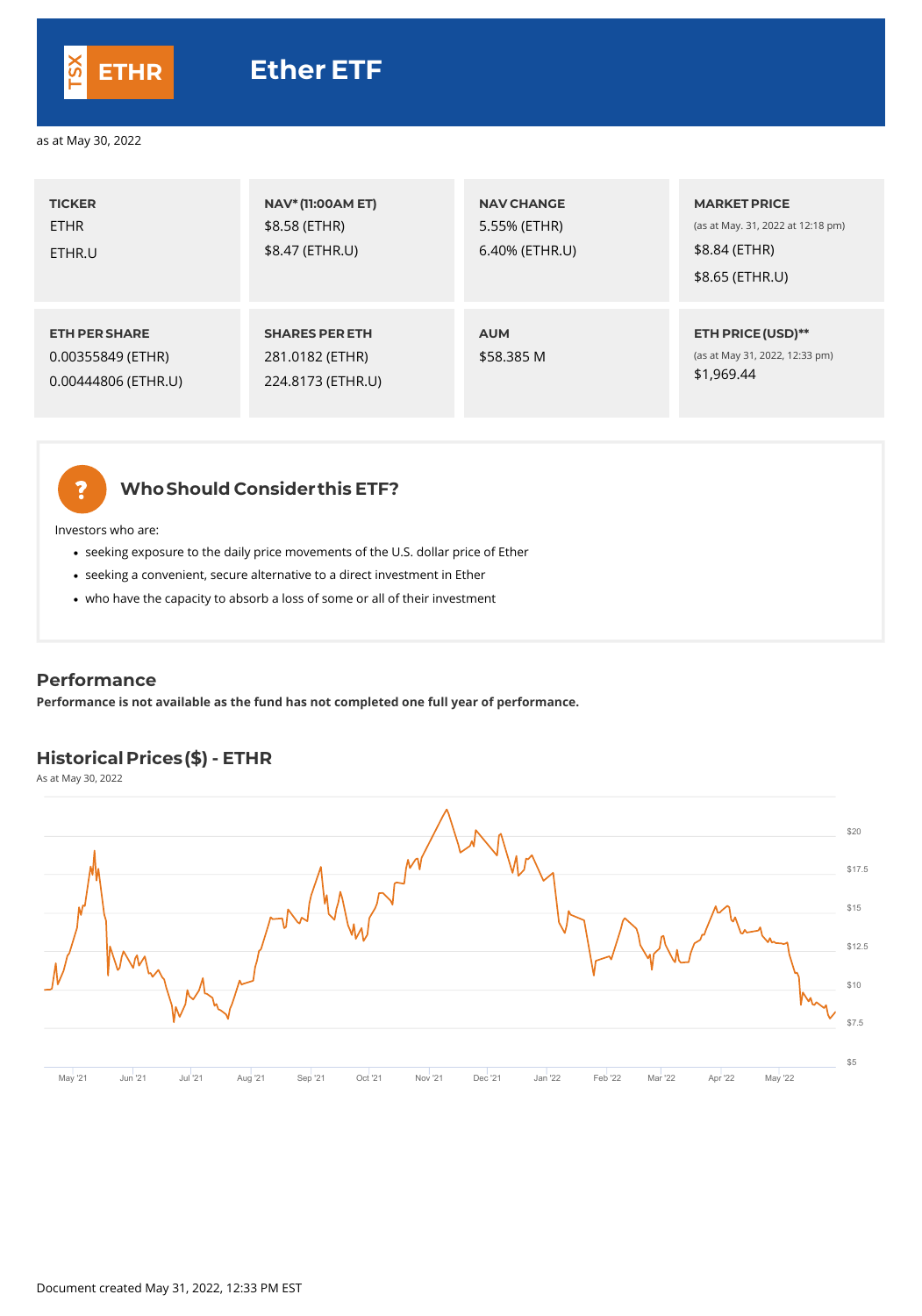## **CumulativeTotal Return(%) - ETHR**

As at May 30, 2022



## **Fund Details**

| <b>CUSIP</b><br>29764F200 (ETHR)<br>29764F101 (ETHR.U)                   | <b>TICKER</b><br><b>ETHR</b><br>ETHR.U                    | <b>LISTING EXCHANGE</b><br>Toronto Stock Exchange (TSX).    |
|--------------------------------------------------------------------------|-----------------------------------------------------------|-------------------------------------------------------------|
| <b>INCEPTIONDATE</b><br>April 19, 2021                                   | <b>CURRENCY</b><br>Unhedged to CAD (ETHR)<br>USD (ETHR.U) | <b>REGISTERED INVESTMENT ELIGIBILITY</b><br>Yes             |
| <b>INDEX</b><br><b>CME CF Ether-Dollar Reference Rate</b><br>(ETHUSD_RR) | <b>INDEX PROVIDER</b><br><b>CF Benchmarks Ltd</b>         | <b>MANAGEMENTFEE</b><br>0.75% (plus applicable sales taxes) |

#### **OPTIONSTRADINGAVAILABLE**

Yes - Montréal Exchange

Document created May 31, 2022, 12:33 PM EST



# **ETHR Ether ETF**

as at May 30, 2022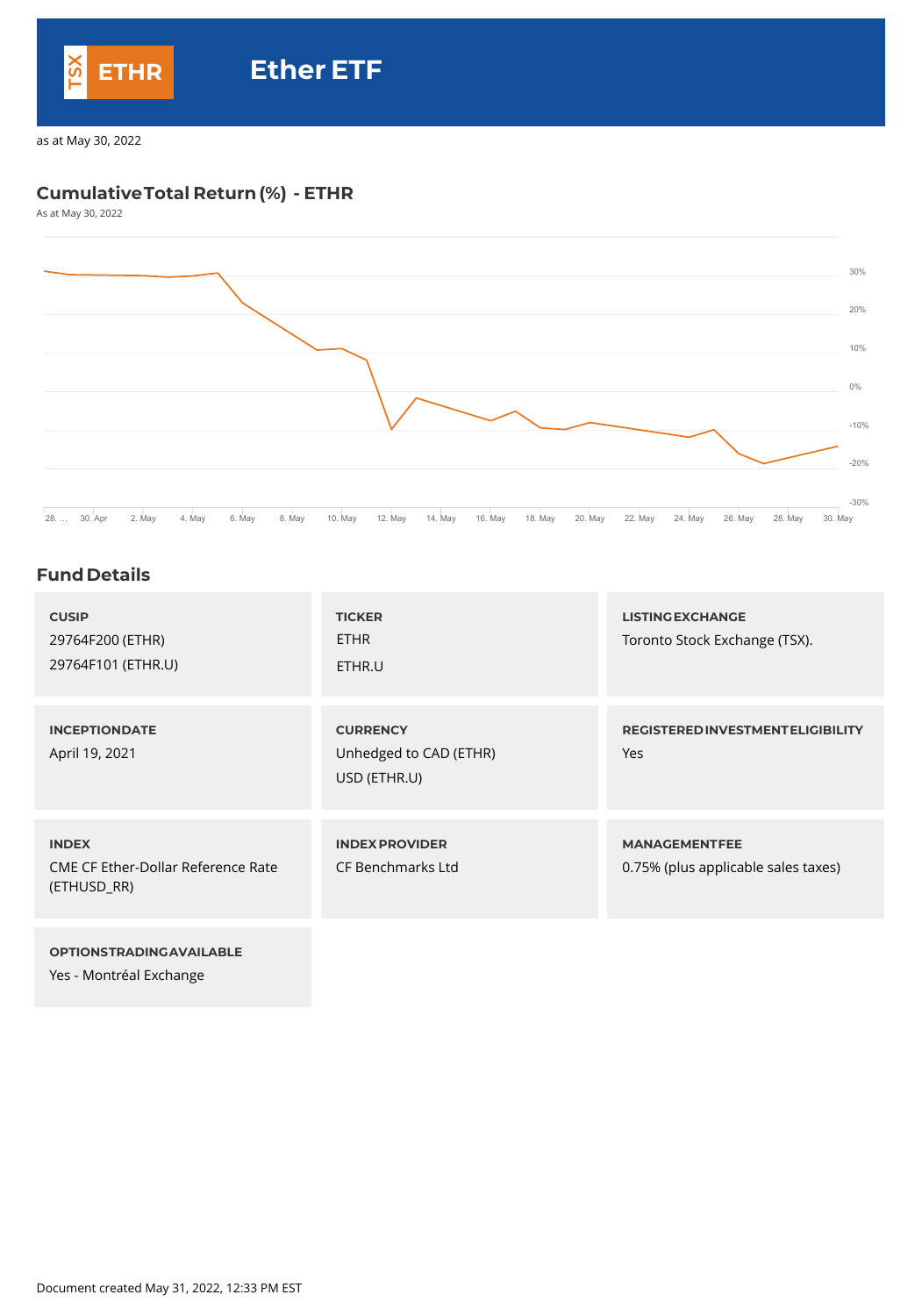## **Top 10 Holdings**

As at May 30, 2022

| NAME                     | <b>WEIGHT   TICKER</b> |                      | <b>SECTOR</b>            | <b>COUNTRY</b> |
|--------------------------|------------------------|----------------------|--------------------------|----------------|
| <b>Physical Ethereum</b> |                        | 100.00% ETHER EQUITY | <b>Physical Ethereum</b> | Cold Storage   |



Document created May 31, 2022, 12:33 PM EST



as at May 30, 2022